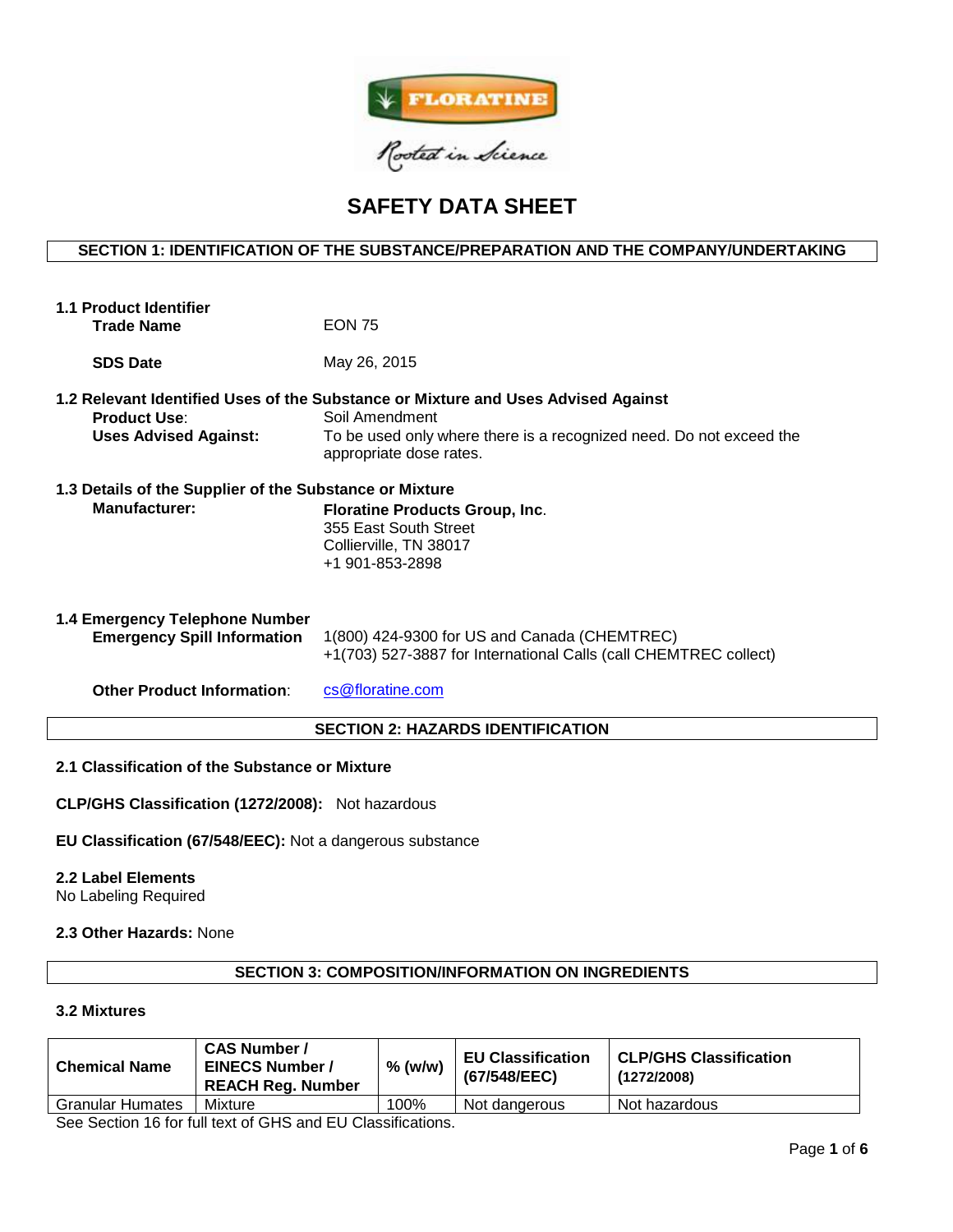# **SECTION 4: FIRST AID MEASURES**

## **4.1 Description of First Aid Measures**

**First Aid**

**Eye contact:** Immediately flush eye with water for 15 minutes while lifting the upper and lower lids. Seek medical attention if irritation persists.

**Skin contact:** Wash with soap and water. Get medical attention if irritation develops.

- **Inhalation:** Remove victim to fresh air. Get medical attention if irritation persists.
- **Ingestion:** Do not induce vomiting unless directed to do so my medical personnel. If the person is alert, have them rinse their mouth with water and sip one glass of water. Call a poison center of physician for advice. Never give anything my mouth to an unconscious or drowsy person.

## **See Section 11 for more detailed information on health effects.**

**4.2 Most Important symptoms and effects, both acute and delayed:** May cause mild eye irritation. Prolonged skin contact may cause irritation. Ingestion may cause gastrointestinal irritation with nausea and diarrhea.

**4.3 Indication of any immediate medical attention and special treatment needed**: Immediate medical attention should not be needed unless large amounts are swallowed.

# **SECTION 5: FIREFIGHTING MEASURES**

**5.1 Extinguishing Media:** Use any media that is suitable for the surrounding fire. Water can be used to cool fire exposed containers

**5.2 Special Hazards Arising from the Substance or Mixture Unusual Fire and Explosion Hazards:** None **Combustion Products:** Not combustible

**5.3 Advice for Fire-Fighters:** Self-contained breathing apparatus and protective clothing should be worn in fighting fires involving chemicals. Determine the need to evacuate or isolate the area according to your local emergency plan. Use water spray to keep fire exposed containers cool.

## **SECTION 6: ACCIDENTAL RELEASE MEASURES**

#### **6.1 Personal Precautions, Protective Equipment and Emergency Procedures:**

Wear appropriate protective equipment. Avoid direct contact with spilled material.

## **6.2 Environmental Precautions:**

.

Prevent entry in storm sewers and waterways. Report spill as required by local and national regulations.

#### **6.3 Methods and Material for Containment and Cleaning Up:**

Pick up or sweep up material and place in an appropriate container for use or disposal.

#### **6.4 Reference to Other Sections:**

Refer to Section 8 for personal protective equipment and Section 13 for disposal information.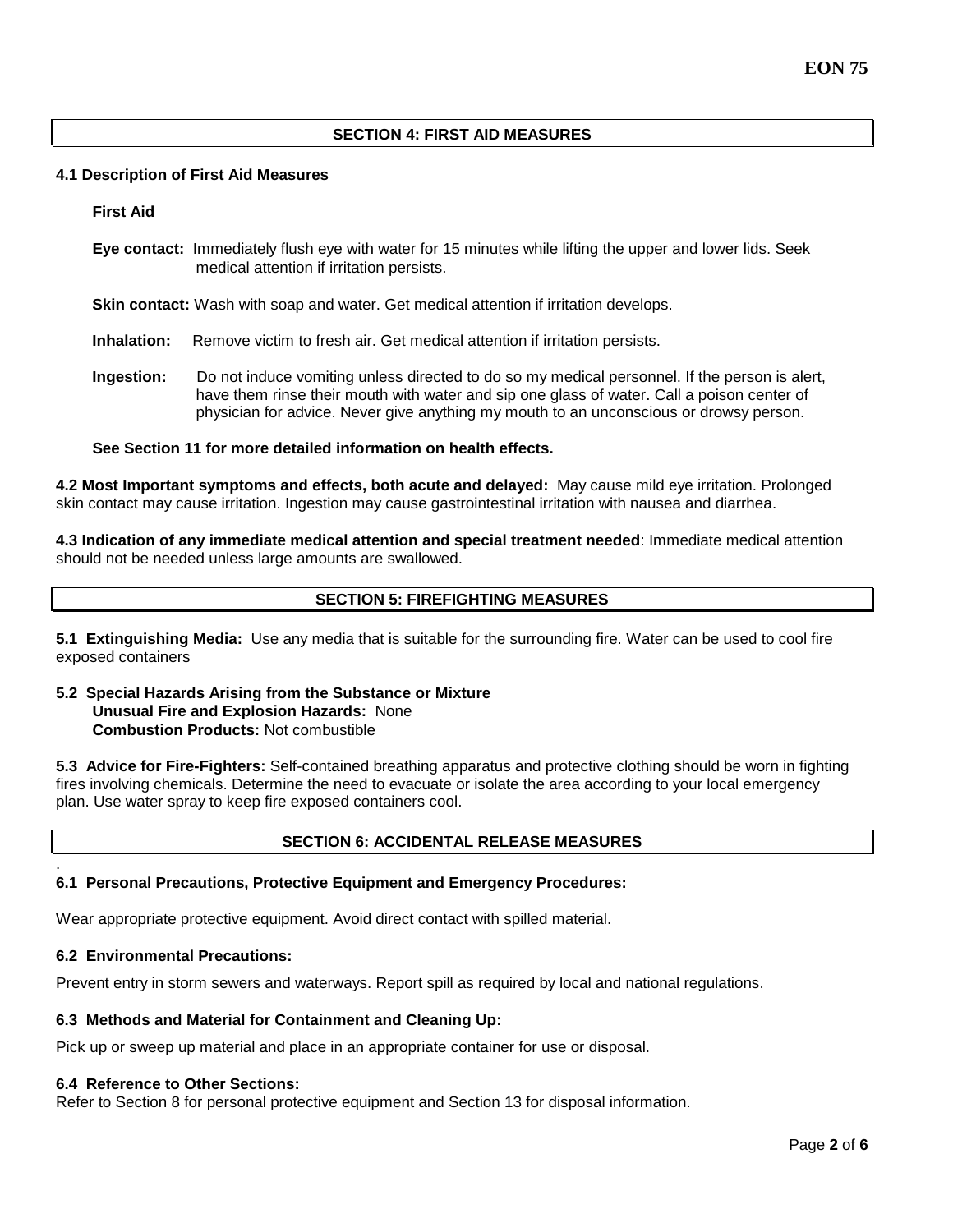# **SECTION 7: HANDLING and STORAGE**

# **7.1 Precautions for Safe Handling**:

Avoid eye and prolonged skin contact. Use with adequate ventilation. Use reasonable care in handling. Do not eat, drink or smoke while using product. Wash thoroughly with soap and water after handing.

# **7.2 Conditions for Safe Storage, Including any Incompatibilities**:

Protect containers from physical damage. Keep from freezing. Keep containers closed. Empty containers retain product residues. Follow all SDS precautions in handling empty containers. Store away from food and feed.

## **7.3 Specific end use(s):**

**Industrial uses:** None identified **Professional uses:** Soil Amendment

# **SECTION 8: EXPOSURE CONTROLS/PERSONAL PROTECTION**

## **8.1 Control Parameters:**

| <b>Chemical Name</b>    | US OEL           | <b>EU IOEL</b>   | UK OEL           | <b>Biological Limit</b><br>Value |
|-------------------------|------------------|------------------|------------------|----------------------------------|
| <b>Granular Humates</b> | None Established | None Established | None Established | None Established                 |

## **8.2 Exposure Controls:**

**Recommended Monitoring Procedures:** None.

**Appropriate Engineering Controls:** Good outdoor ventilation should be adequate under normal conditions.

## **Personal Protective Measurers**

**Eye/face Protection:** Chemical goggles or glasses recommended if needed to avoid eye contact.

**Skin Protection:** Impervious clothing is recommended if needed to avoid prolonged/repeated skin contact.

**Hands:** Impervious gloves are recommended if needed to avoid prolonged/repeated skin contact.

**Respiratory Protection:** None needed under normal use conditions with adequate ventilation. If dust is generated, an approved particulate respirator can be used. Use respirators in accordance with local and national regulations.

**Other protection:** Suitable washing facilities should be available in the work area.

## **SECTION 9: PHYSICAL and CHEMICAL PROPERTIES**

#### **9.1 Information on basic Physical and Chemical Properties**

**Appearance: Black granules <b>Constanting Constanting Constanting Appearance: Ddor:** Humic soil **Odor Threshold:** Not applicable **pH:** Not applicable **phenomicable Melting/Freezing Point:** Not applicable **Melting/Freezing Point: Not available Flash Point: None Lower Flammability Limit:** None **Upper Flammability Limit:** None **Vapor Density(Air=1):** Not applicable **Relative Density:** 1.4-1.6 **Oxidizing Properties: None <b>Specific Gravity (H<sub>2</sub>O= 1):** 1.4-1.6<br> **Molecular Formula:** Mixture **State of Molecular Weight:** Mixture

**Evaporation Rate: Not applicable Vapor Pressure:** Not applicable

**Solubility:** Slight **Container Solubility:** Slight **Container Coefficient:** Not established **Autoignition Temperature:** Not applicable Autoignition Temperature: None **Decomposition Temperature:** Not applicable **Viscosity:** Not applicable **Viscosity:** Not applicable **Explosive Properties: None Molecular Weight: Mixture**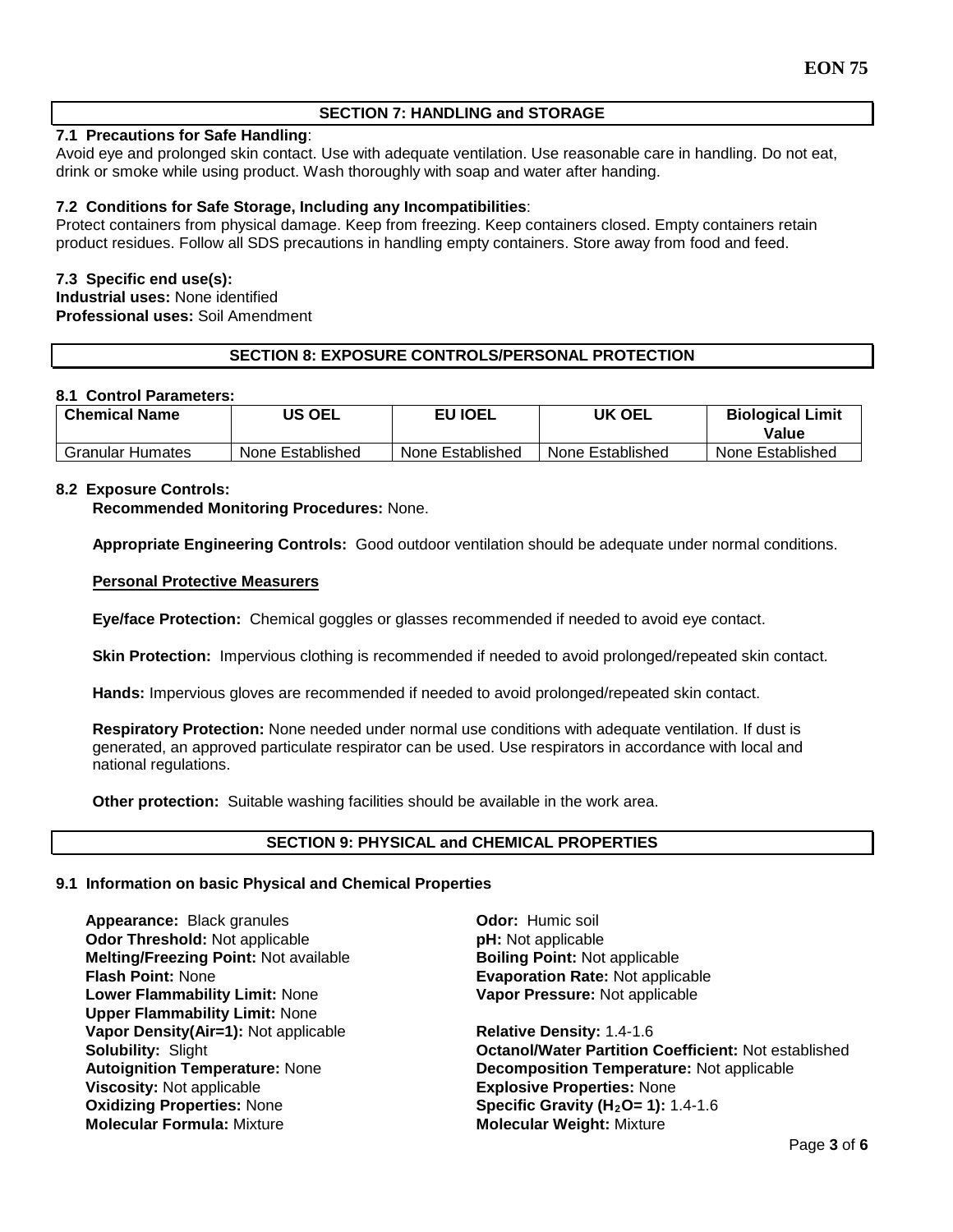# **9.2 Other Information:** None available

## **SECTION 10: STABILITY and REACTIVITY**

- **10.1 Reactivity:** Not reactive under normal conditions
- **10.2 Chemical Stability:** Stable.
- **10.3 Possibility of Hazardous Reactions:** None known.
- **10.4 Conditions to Avoid:** Avoid elevated temperatures.
- **10.5 Incompatible Materials:** Incompatible with urea. Absorbs moisture from the air.
- **10.6 Hazardous Decomposition Products:** None known.

#### **SECTION 11: TOXICOLOGICAL INFORMATION**

**11.1 Information on Toxicological Effects:** 

#### **Potential Health Effects:**

.

- **Eye Contact:** May cause mild irritation with redness and tearing.
- **Skin contact:** Prolonged skin contact may cause irritation.
- **Inhalation:** Excessive inhalation of dust may cause upper respiratory tract irritation.
- **Ingestion:** Swallowing may cause gastrointestinal effects including nausea and diarrhea
- **Acute toxicity:** No data available for the product.
- **Skin corrosion/irritation:** No data available. Prolonged skin contact may cause irritation.
- **Eye damage/ irritation:** No data available. May cause mild irritation with redness and tearing.
- **Respiratory Irritation:** No data available. Expected to cause only temporary irritation.
- **Respiratory Sensitization:** No data available.
- **Skin Sensitization:** No data available. Not expected to cause skin sensitization.
- **Germ Cell Mutagenicity:** No data available.
- **Carcinogenicity:** No data available. None of the components of this product are listed as carcinogens by IARC or the EU Dangerous Substances Directive.
- **Reproductive Toxicity:** No data available

#### **Specific Target Organ Toxicity**:

- Single Exposure: No data available
- Repeat Exposure: No data available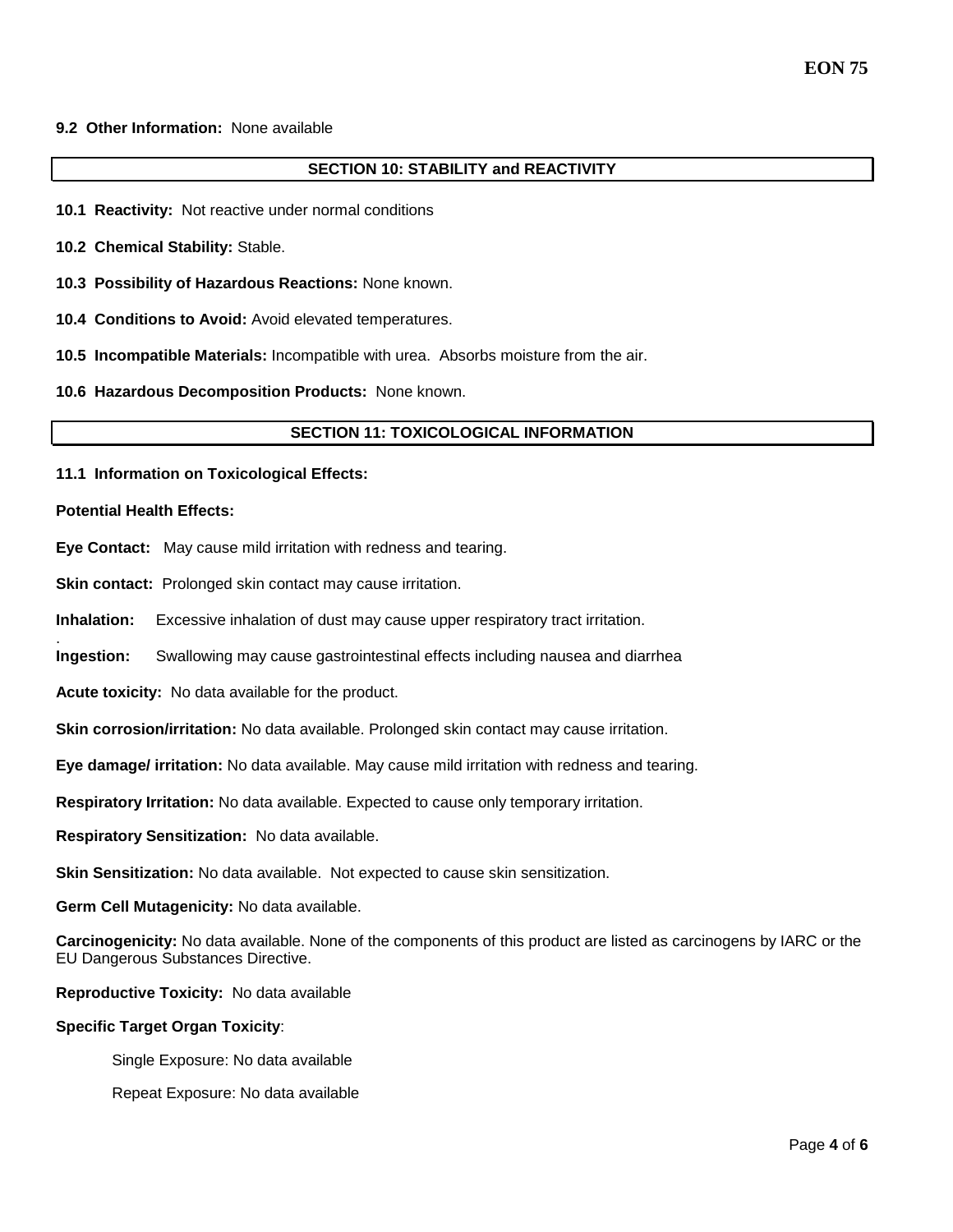## **SECTION 12: ECOLOGICAL INFORMATION**

**12.1 Toxicity:** 

No data available.

**12.2 Persistence and degradability:** In the soil, product follows natural cycle to provide plant nutrients.

**12.3 Bioaccumulative Potential:** No data available. Not expected to be bioaccumulative.

**12.4 Mobility in Soil:** In the soil, product follows natural cycle to provide plant nutrients.

**12.5 Results of PVT and vPvB assessment:** Not required.

**12.6 Other Adverse Effects:** No data available.

# **SECTION 13: DISPOSAL CONSIDERATIONS**

## **13.1 Waste Treatment Methods:**

Dispose in accordance with local/ and national regulations. Not considered hazardous waste according to EU regulations.

## **SECTION 14: TRANSPORTATION INFORMATION**

|                        | <b>14.1 UN</b><br><b>Number</b> | 14.2 UN Proper Shipping Name | 14.3<br>Hazard<br>Class(s) | 14.4<br>Packing<br>Group | 14.5<br><b>Environmental</b><br><b>Hazards</b> |
|------------------------|---------------------------------|------------------------------|----------------------------|--------------------------|------------------------------------------------|
| <b>US DOT</b>          | None                            | Not Regulated                |                            |                          |                                                |
| Canadian<br><b>TDG</b> | None                            | Not Regulated                |                            |                          |                                                |
| EU<br><b>ADR/RID</b>   | None                            | Not Regulated                |                            |                          |                                                |
| <b>IMDG</b>            | None                            | Not Regulated                |                            |                          |                                                |
| <b>IATA/ICAO</b>       | None                            | Not Regulated                |                            |                          |                                                |

#### **14.6 Special Precautions for User:** None

**14.7 Transport in Bulk According to Annex III MARPOL 73/78 and the IBC Code:** Not determined.

## **SECTION 15: REGULATORY INFORMATION**

## **15.1 Safety, Health and Environmental Regulations/Legislation Specific for the Substance or Mixture**

#### **US Regulations**

**CERCLA Section 103:** The normal application of fertilizers is exempt from CERCLA reporting. If an accidental release occurs, contact Floratine Products Group for information.

## **SARA Hazard Category (311/312):** Not hazardous

**SARA 313:** Products used in routine agricultural operations and fertilizers held for resale by retailers is excluded from SARA 313 reporting. Contact Floratine Products Group for additional information.

**California Proposition 65:** This product contains the following substances known to the State of California to cause cancer and/or reproductive harm (birth defects): None known.